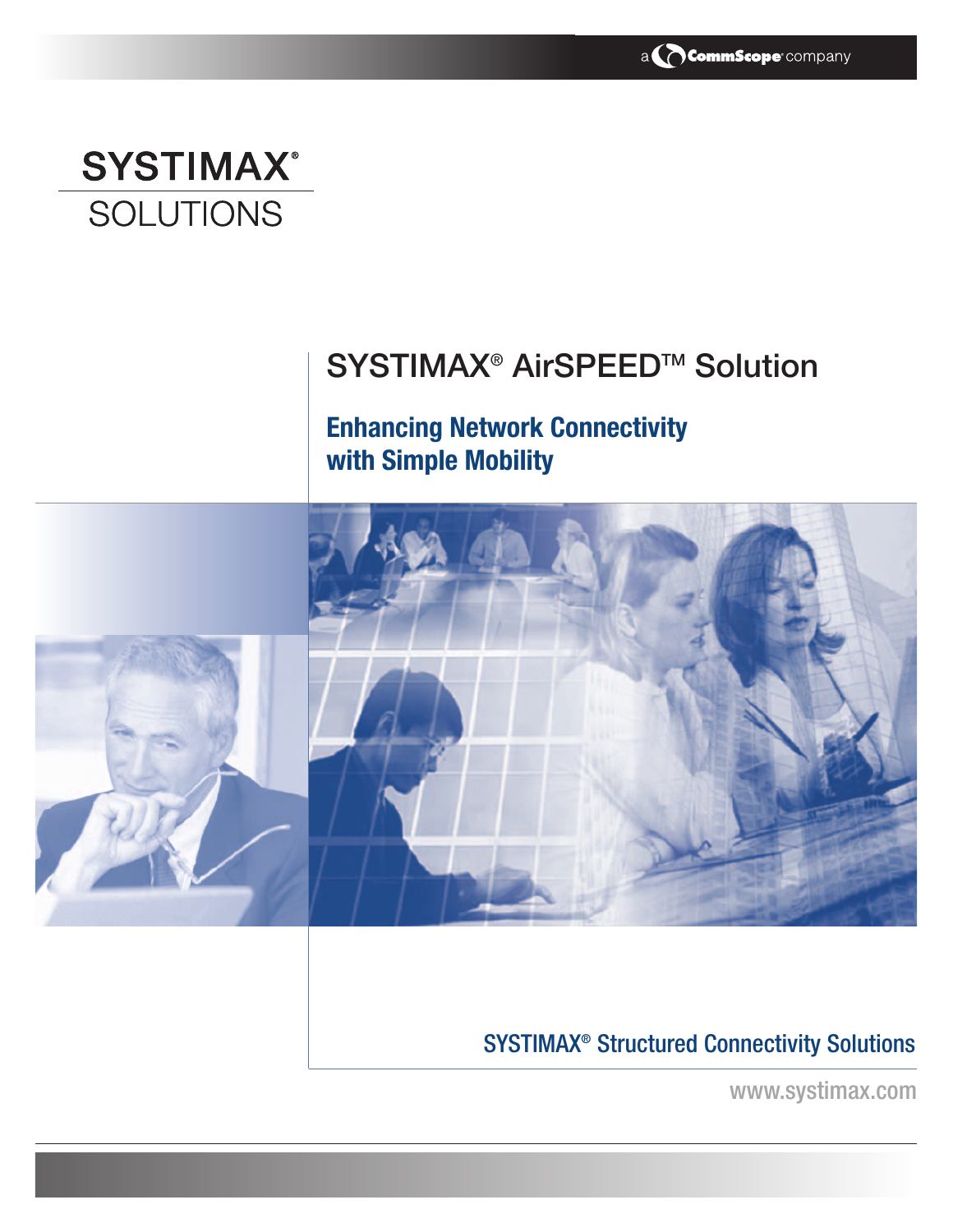**Wireless LANs (WLANs) are making significant inroads into the mainstream enterprise driven by advancements in the technology and maturity of the IEEE 802.11 standard. WLANs, also known as WiFi (Wireless Fidelity) networks, are not a novel networking technology to today's business, however there is growing recognition of the benefits of wireless as an extension to the wired network.**

**A number of factors have contributed to the corporate commercialization of WLAN technology setting the stage for continued growth and a future that promises further advancements in performance, network transparency, and broad adoption:**

- **• Digital convergence driving data, voice, and security to the same enterprise network manager responsible for the network infrastructure**
- **Awareness of wireless networking in the home and in the public "hot spots" markets, driving corporate users to demand the same flexibility at work – online anywhere, anytime**
- **Availability of wireless-ready clients, such as PDAs and laptops, supporting high-speed 802.11-based standards, rendering wireless networks more suitable for mainstream business applications**
- **Successful industry cooperation to address known security issues unique to wireless networks**
- **Productivity gains associated with continuous access to the network to enable effective workgroup collaboration and seamless communication among knowledge workers**
- **Technology advancements reducing the level of radio frequency (RF) expertise needed to manage WLANs**
- **• Realization that wireless access points (APs) are another end point device delivering connectivity**
- **• Enterprise class technology giving business the peace of mind to extend enterprise network connectivity with simple mobility.**

**When business demands for increased productivity and flexibility require extending the network, look to SYSTIMAX® Solutions, the global leader in Structured Connectivity Solutions for enterprise customers.**

### **SYSTIMAX® AirSPEEDTM Solution**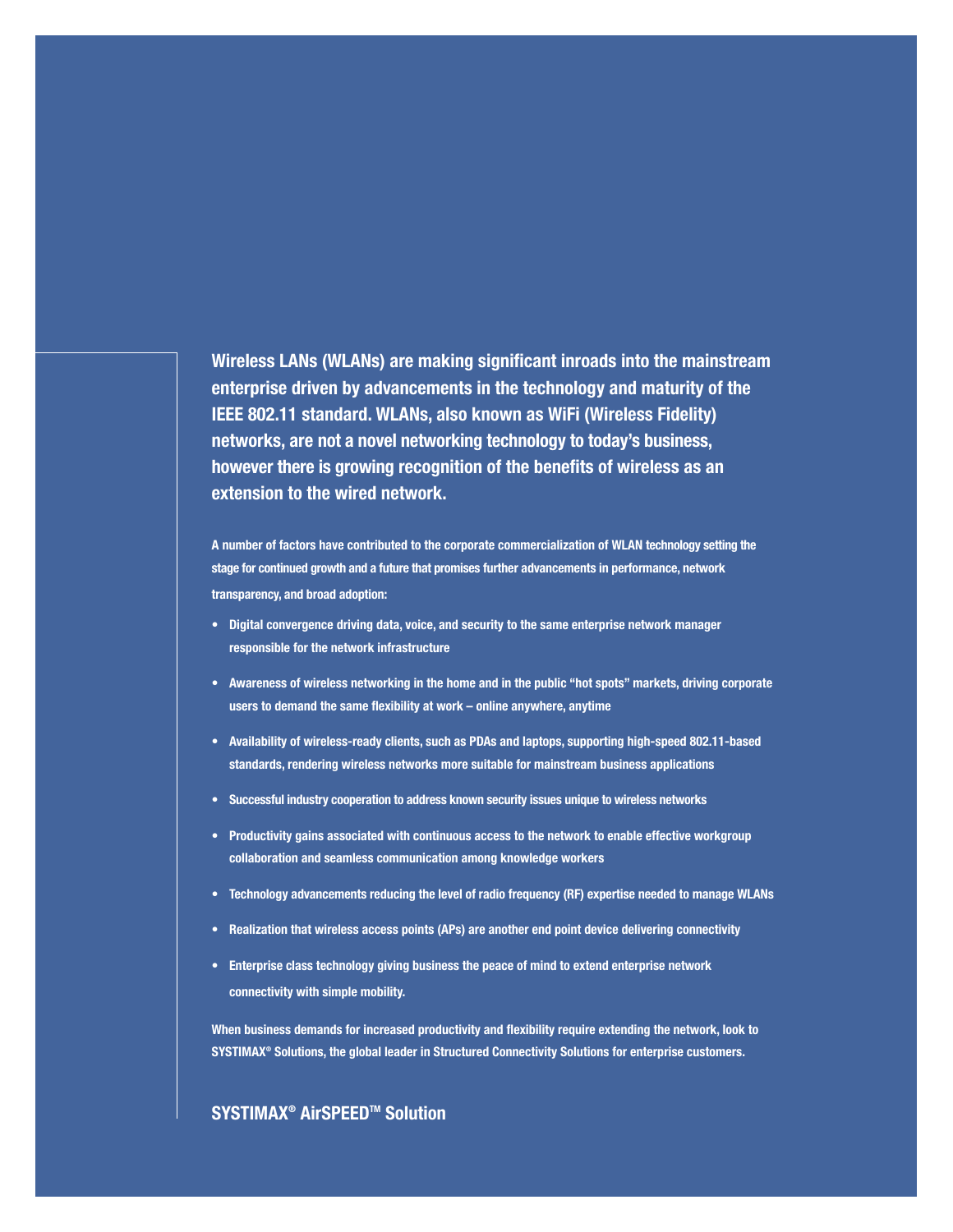## **Efficiency and Productivity: Today's Enterprise Competitive Advantage**

Operational efficiency and improved productivity are becoming even more valuable assets. The corporate directive to do more with less, which business leaders have been required to address over the past several years, has created pressure to drive gains in productivity.

As a result of this new focus, the lines have been blurred between where and how employees work, with less emphasis on being at a desk in order to work effectively. The virtual workplace is becoming commonplace in today's enterprise, allowing workers to stay connected wherever work occurs.

The answer to the 'more with less' challenge is simple: provide seamless mobility by overlaying a wireless LAN as a complement to the wired network. WLAN provides the enterprise with the broad coverage, flexibility and freedom to drive worker effectiveness. Competitive advantage can then be achieved through higher productivity gains among employees and a greater impact to corporate profitability.

### **SYSTIMAX AirSPEED Solution – Delivering Simple Mobility**

The wireless access point, or AP, is a device used to extend the existing Ethernet network (structured cabling) to mobile clients, such as laptops and PDAs, enabling mobility, productivity, and flexibility. Mobile clients can connect to a single AP, or move between multiple APs located within the same vicinity while maintaining network connectivity. The AP is another endpoint in the physical infrastructure connecting mobile devices to the wired network.

Certified SYSTIMAX AirSPEED BusinessPartners are trained to design and install the wireless network, virtually eliminating the need for an expensive site survey. These SYSTIMAX BusinessPartners gather customer requirements upfront and analyze building floor plans during the network design phase to ensure optimal placement of the APs. APs are installed and tested based on enterprise requirements including where signal is needed most, bandwidth expectations, and the types of clients that will be operating on the wireless network.

Designed for flexibility of installation in the ceiling (or plenum), on the ceiling, or on the wall, SYSTIMAX Solutions™ recommends installation of APs in the ceiling coupled with antennas for a clear signal throughout the enterprise. Installation in the ceiling also mitigates the risk of tampering with or theft of the device.

Once installed, the APs are integrated with the data network through SYSTIMAX copper solutions to the switch or router. Network initialization, configuration, and management should be performed by the network administrator based on overall network requirements.

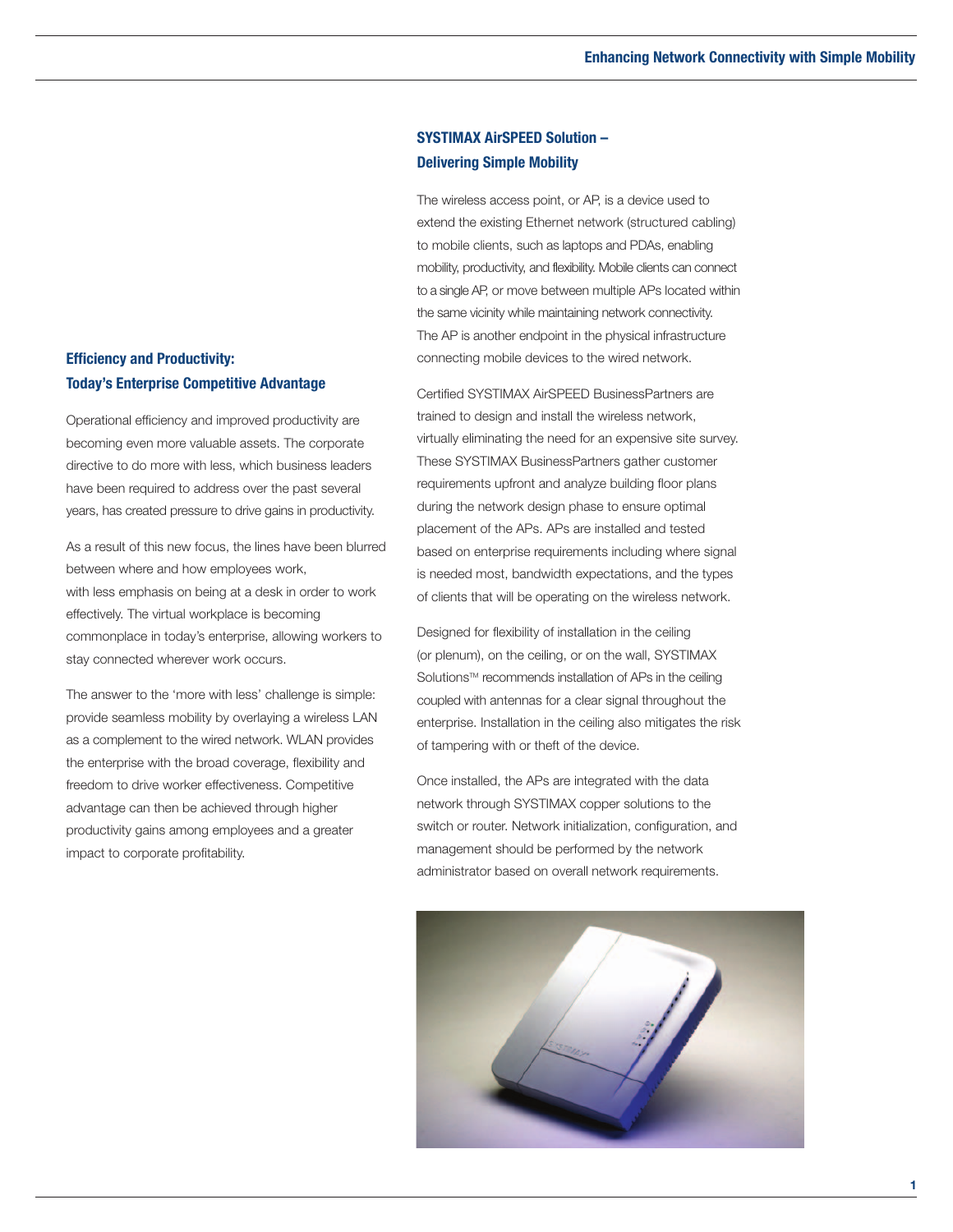#### **SYSTIMAX AirSPEED Solution**

SYSTIMAX Structured Connectivity Solutions provides one of the world's most robust, responsive and reliable network infrastructures. The introduction of the SYSTIMAX AirSPEED Solution continues the legacy with the latest innovation brought to you by SYSTIMAX Labs.

The SYSTIMAX AirSPEED Solution combines stateof-the-art, enterprise class APs with signal enhancing antennas (SEAs) and rack-mounted Power over Ethernet (PoE) devices to enable mobility, productivity, and flexibility in the workplace.

The IEEE 802.11 standard defines three modes of operation for WLANs

- **802.11b** defines an 11 Mb/s data rate, operating at 2.4 GHz, with three non-overlapping channels. 802.11b is the most prevalent WLAN technology deployed today.
- **802.11g** defines a 54 Mb/s data rate, operating at 2.4 GHz, with three non-overlapping channels. 802.11g is backwards compatible with 802.11b.
- **• 802.11a** defines a 54 Mb/s data rate, operating at 5 GHz, with 13 non-overlapping channels. This technology represents a crucial component for largescale wireless deployments and the future success of voice over WLANS (VoWLANs).

The SYSTIMAX AirSPEED AP542 and AP541 APs overlay rich features to the 802.11 standard to give enterprises peace of mind when extending mobility to their network. The AP542, the solution's premiere access point, is a dual-band, tri-mode device that simultaneously supports 802.11a, 802.11b, and 802.11g clients for greater deployment flexibility. We believe both APs offer the highest performing wireless technology available on the market and support the most advanced security protocols including Wi-Fi Protected Access (WPA2™). In addition, both support the newly ratified 802.11i standard to include Advanced Encryption Standard (AES), thereby helping to minimize the security concerns of today's enterprise.

- Performance Enterprises Demand from SYSTIMAX Solutions
	- Highest data throughput in simultaneous operation of 802.11a and 802.11g
	- WMMTM and 802.11e ready for the quality of service (QoS) required for wireless voice and video
	- Twice the memory of AP's currently in the market allowing for remote software upgrade capacity

#### • Advanced Security Features

- 802.11i, including the government approved AES the latest in encryption technology
- Advanced security protocols support WPA2™ including IEEE 802.1x user authentication and dynamic per-user, per-session rotating keys
- Intra-cell blocking to prevent eavesdropping between devices
- Up to 16 separate VLANs per radio each able to support a different security setting
- Secure management interfaces SNMPv3, SSL and SSH protect against unauthorized AP changes
- Intelligent rogue AP and client detection and notification
- Additional Features to Simplify Installation and Management
- Secure management via protected web interface (HTTPS) and secure SNMP (SNMPv3)
- Automatic frequency channel selection
- Configurable transmit power setting for cell sizes adjustment, allowing maximum capacity installations
- Support for up to four Signal Enhancing Antennas (SEAs)
- 802.3af standard compliant for Power over Ethernet (PoE)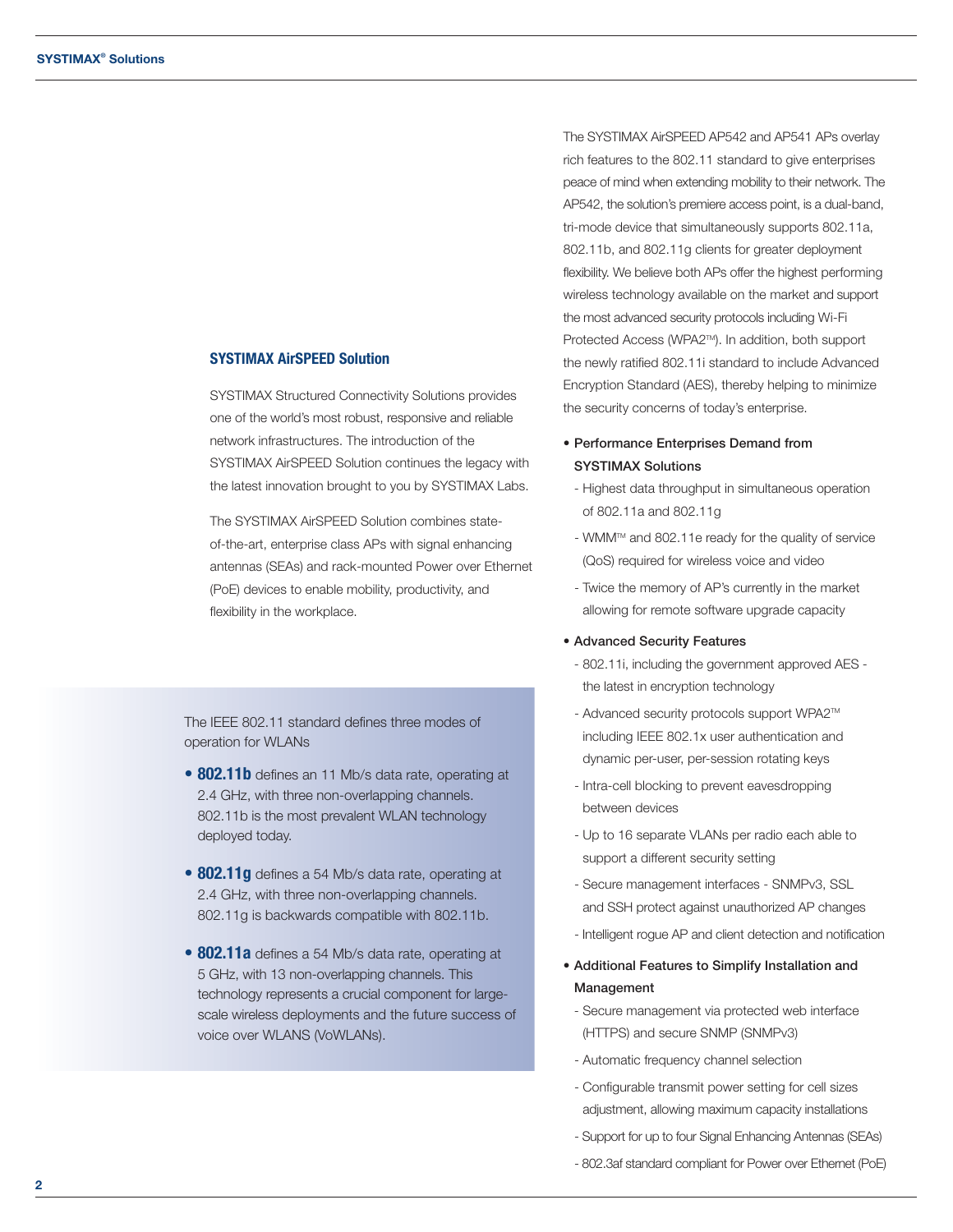Installation of the AP in the ceiling (or plenum) coupled with SEAs provides greater flexibility in installation and helps mitigate the risk of tampering or theft. Most important, Dual-band SEAs ensure a clear RF signal where coverage is critical and in environments that might obstruct signal transmission.

Midspan PoE devices are a cost effective alternative to electrical wiring. Leveraging SYSTIMAX copper solutions, midspan PoE devices insert electrical current over existing Category 5e and Category 6 cabling, thereby maximizing the cost efficiency of one installer for power and RF.

#### **Mobile Application Support for the Enterprise**

Enterprise customers benefit from extending the wired network with mobility as it enables productivity, security, and greater collaboration among workgroups. Additional value is added by the ability to provide connectivity during moves, adds, and changes, guest access for visiting employees and suppliers, network redundancy, and temporary LANs for classrooms, training, and events.



Wireless networking also benefits vertical markets, such as healthcare, education, and banking - by offering specific applications to address specific needs.

The following are some of the many applications made possible through the use of the SYSTIMAX AirSPEED Solution:

- Brokerage/Banking Replication of branch office networks, mobile trading
- Hospitals/Medical Deliver patient information instantly to doctors
- Government Office buildings, military facilities, disaster recovery
- Education Campus connectivity, temporary classrooms, flexible registration, access to records
- Manufacturing/Warehousing Real-time data collection, inventory management, quality control
- Consulting/Accounting Audit teams or small workgroups, rapid data collection
- Food Services Mobile order entry
- Retail Point-of-sale terminals, inventory control, hand-held scanners
- Transportation Customer check-in, vehicle maintenance yards
- Insurance Claims assessment, disaster recovery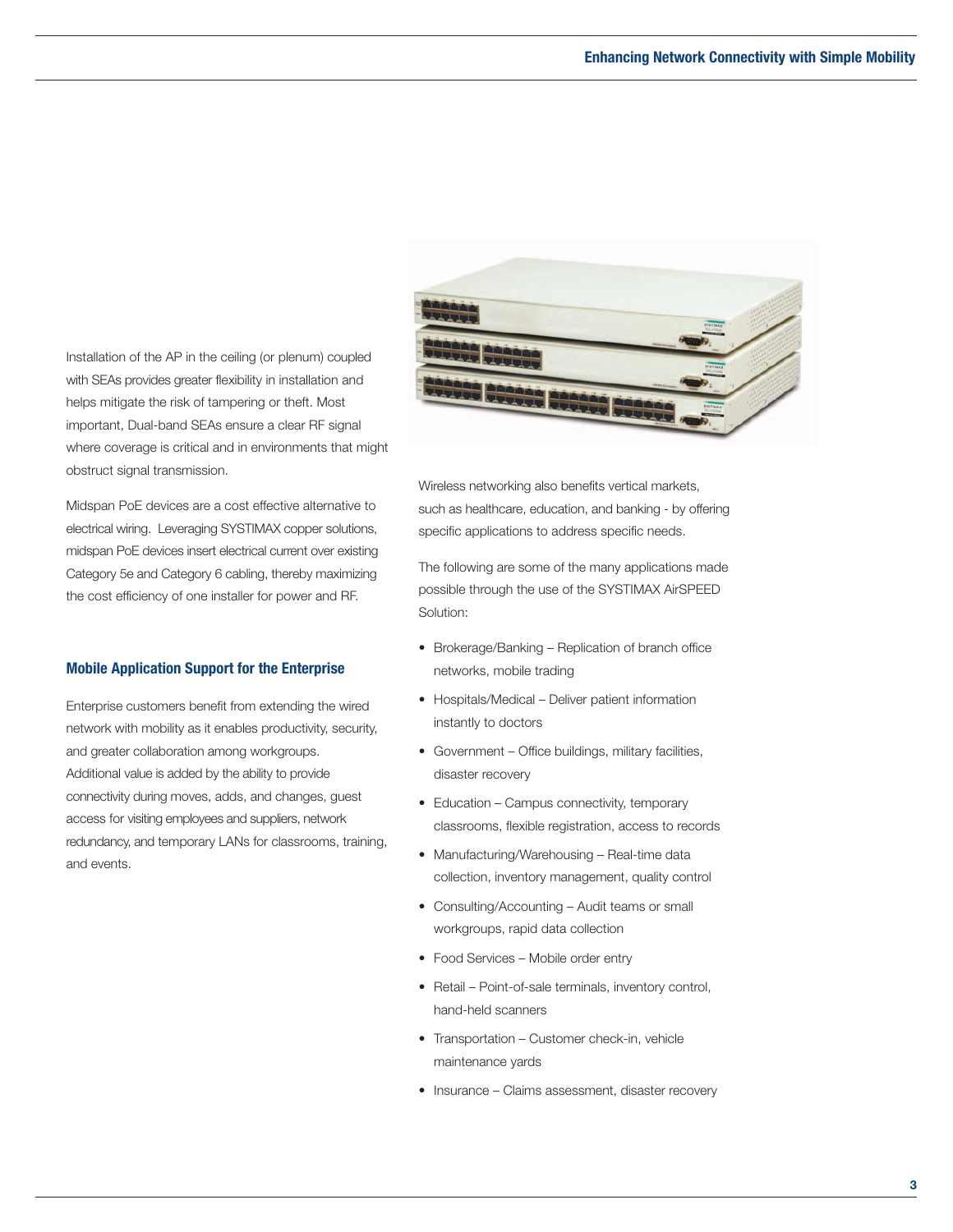#### **The Next Generation in WLAN Technology**

SYSTIMAX Labs has a long heritage and a proven track record as a global leader in cabling infrastructure design, development, innovation and implementation with the foresight to anticipate future networking demands in the Structured Connectivity market. The SYSTIMAX AirSPEED Solution leverages that expertise to provide a logical extension to the LAN that enables mobility in the enterprise.

The SYSTIMAX Solutions commitment to standardsbased technology is evident in the SYSTIMAX AirSPEED Solution. This commitment will continue, as future wireless technology is developed to support evolving wireless enterprise applications:

**VoWLAN** – delivering Quality of Service required for voice over 802.11 network technology

**Building Automation Systems (BAS)** – such as access devices, wireless IP cameras, wireless detection of heat, smoke and carbon monoxide

**Security** – wireless card readers, IP encrypted cameras

**Location sensing and identification**

#### **Industry-leading Support**

SYSTIMAX Solutions believes it is the only company with the depth, reputation and global resources to provide support when and where enterprises demand with global sales facilities, 4-tier technical support and a network of highly trained BusinessPartners on every continent of the world. Every installation of the SYSTIMAX AirSPEED Solution is performed by a Certified SYSTIMAX AirSPEED BusinessPartner to give enterprises peace of mind on network investment.

According to independent researchers, SYSTIMAX structured cabling solutions are the most widely deployed cabling system in the world. Today, SYSTIMAX cabling is being installed at a rate of more than 1,000 miles per day (1,600 km), in more than 90 countries. Why? The answer is simple: We believe SYSTIMAX Solutions builds the best cabling systems and serves enterprises well. So whether business requires the best copper or fiber solutions or a wireless LAN extension to your wired network, we believe SYSTIMAX Solutions delivers the best communications infrastructure in the industry.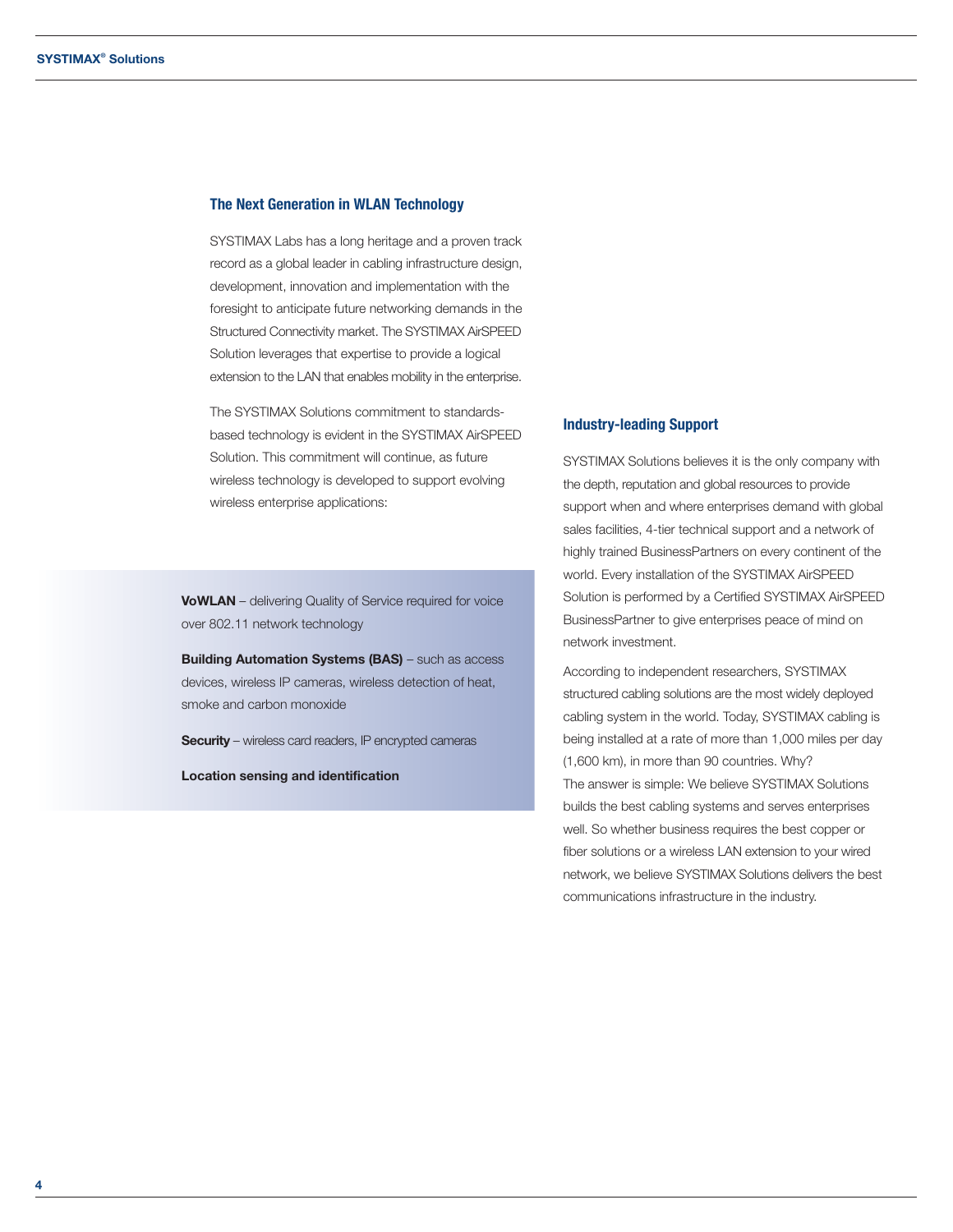

## **Extending Network Connectivity with Simple Mobility**

Backed by SYSTIMAX Labs, whose technological expertise brought you SYSTIMAX SCS, your SYSTIMAX AirSPEED Solution provides the same quality and performance as our industry-leading copper and fiber solutions.

To learn more about the SYSTIMAX AirSPEED Solution, please contact your SYSTIMAX Solutions representative who will be glad to explain how SYSTIMAX Solutions has surpassed the expectations of companies large and small around the world and how quickly, easily and cost effectively we can do the same for your business.